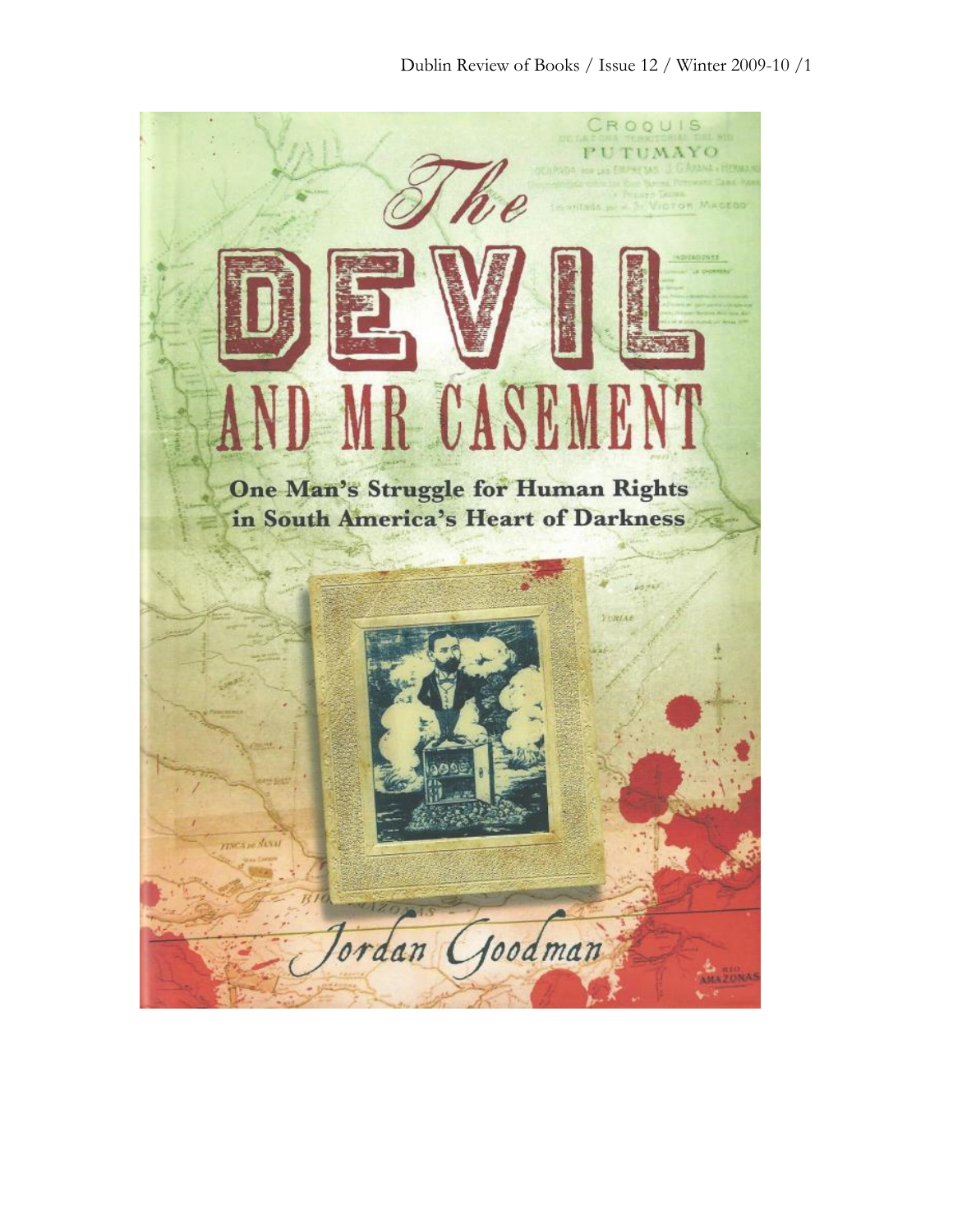## **Against the Demon**

*The Devil and Mr Casement: One Man's Struggle for Human Rights in South America's Heart of Darkness,* Jordan Goodman, Verso, 288pp, £17.99,ISBN: 978-1844673346

Jordan Goodman, the eminent historian, was born on a refugee ship en route from Cyprus to the new state of Israel in 1948. His parents were holocaust survivors. A few months after his birth, the Jewish exile and staunch pacifist, Balder Olden committed suicide in Montevideo, Uruguay.[\[1\]](../../../Users/User/Desktop/drbwinter09finalmitchell%5b1%5d.doc#_edn1) Sixteen years earlier, before fleeing in fear for his life from the Nazi regime, Olden had published one of the earliest biographies of Roger Casement *Paradiese de Teufels* (A Paradise of the Devil), a work printed twice in German but never translated, and rarely referenced in Casement bibliographies.[\[2\]](../../../Users/User/Desktop/drbwinter09finalmitchell%5b1%5d.doc#_edn2) Olden's interest in Casement hints at the remarkable international resonance of the man and the fact that his life and legacy belong more to the fight for universal humanity than to the troubled closet of Irish historiography. The devil in the title of Goodman's history is the same devil which resided in Olden's paradise.

The single quotation on the dust jacket of this book is provided by the American author, Adam Hochschild. A decade ago, Hochschild reawakened popular interest in the historical plight of the Congo with his shocking book *King Leopold's Ghost*.[\[3\]](../../../Users/User/Desktop/drbwinter09finalmitchell%5b1%5d.doc#_edn3) In several ways, *The Devil and Mr Casement* is a deliberate and worthy sequel to Hochschild's bestseller. Both are Manichaean tales relating the struggle between evil (materialism) and good (spirituality). The prose reads with the pace of a novel, but this does not compromise its value as a work of historical exactitude. The writing is clear, the research is scrupulous and the story retrieves an important human rights campaign of the early twentieth century. With the detachment required of his discipline, Goodman pieces together the facts, silences and fictions associated with the atrocities committed along the Putumayo River of the Upper Amazon, an extensive region of rainforest bordering Colombia, Brazil and Peru, which was turned into a killing field when western markets went mad for rubber. Goodman gives a chilling account of an appalling crime against humanity. The moral of the tale has clear resonances in our own time when the destruction of ancient cultures continues unchecked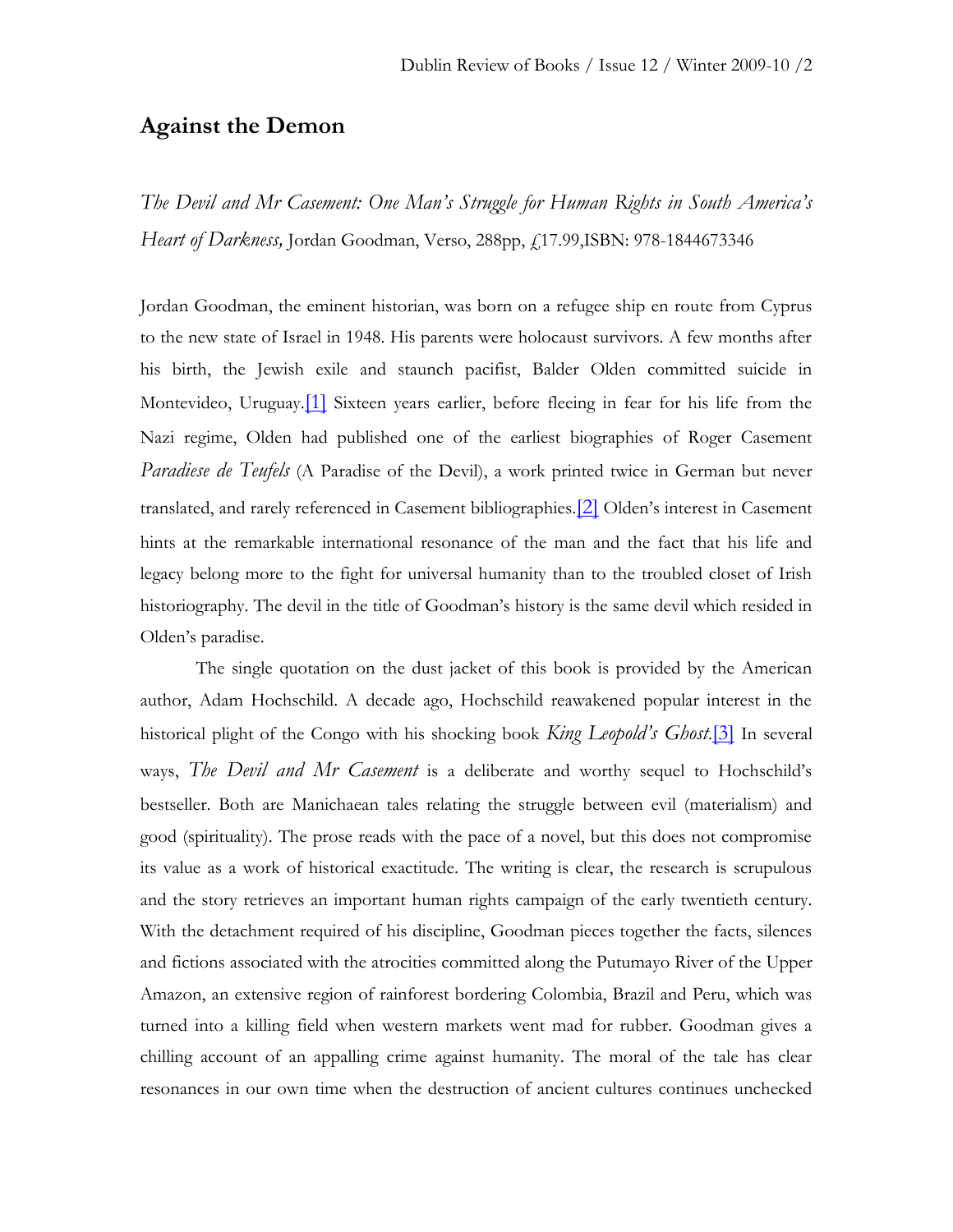and where the rapid degradation of the planetary environment propels us towards an increasingly unstable world.

The story broke across British newspapers in 1909 and remained alive for the next five years until it was closed down and largely forgotten on the outbreak of war in the summer of 1914. The exposure of demonic horror was one more scandal which hastened the strange death of Liberal England. A spiral of revelations about crooked financial dealings, slavery, torture and unspeakable crimes, committed by employees of a company financed through the City of London, shocked the sensibilities of the British public. Furthermore, it exposed the process of human destruction which lay behind the daily newspaper columns reporting stock market fluctuations and soaring share prices.

In the Putumayo, Casement witnessed things which radicalised him and set him on a path to open rebellion. Early on in the book, when sketching the broad outline of Casement's life, Goodman asks if the Putumayo is the key to understanding Casement's transformation from knight of the realm to disgraced traitor. The answer is left to the reader. In the uncharted rainforests of South America, Casement found the same injustices, brutality, and exploitation which he had encountered in the Congo. He also realised that having fought to change the system for ten years through persistent lobbying and networking, the system was incapable of change. Revolution was the only transformative option and his own path to revolutionary resistance would be morally justified by his discovery of crimes against humanity. This view was echoed in his speech from the dock: "If there be no right or rebellion against the state of things that no savage tribe would endure without resistance, then I am sure that it is better for men to fight and die without right than to live in such a state of right as this." $[4]$ 

But this is more than merely another book about Roger Casement to add to the dozen or so monographs and edited volumes published since 1997. It is a profoundly revealing fragment from a larger story of resource war, waged across the tropical regions of the world for control of latex rubber. The fallout from the rubber business is still apparent in many areas. The resource-rich Congo remains an inferno of corruption and bloodshed, a situation which originated in the violent introduction of modern administration into the region in 1884. The degradation of the Amazon ecosystem continues despite endless international promises to mitigate deforestation. Vast areas of Southeast Asian rainforest were felled to make way for rubber plantations, which replaced extractive rubber gathering.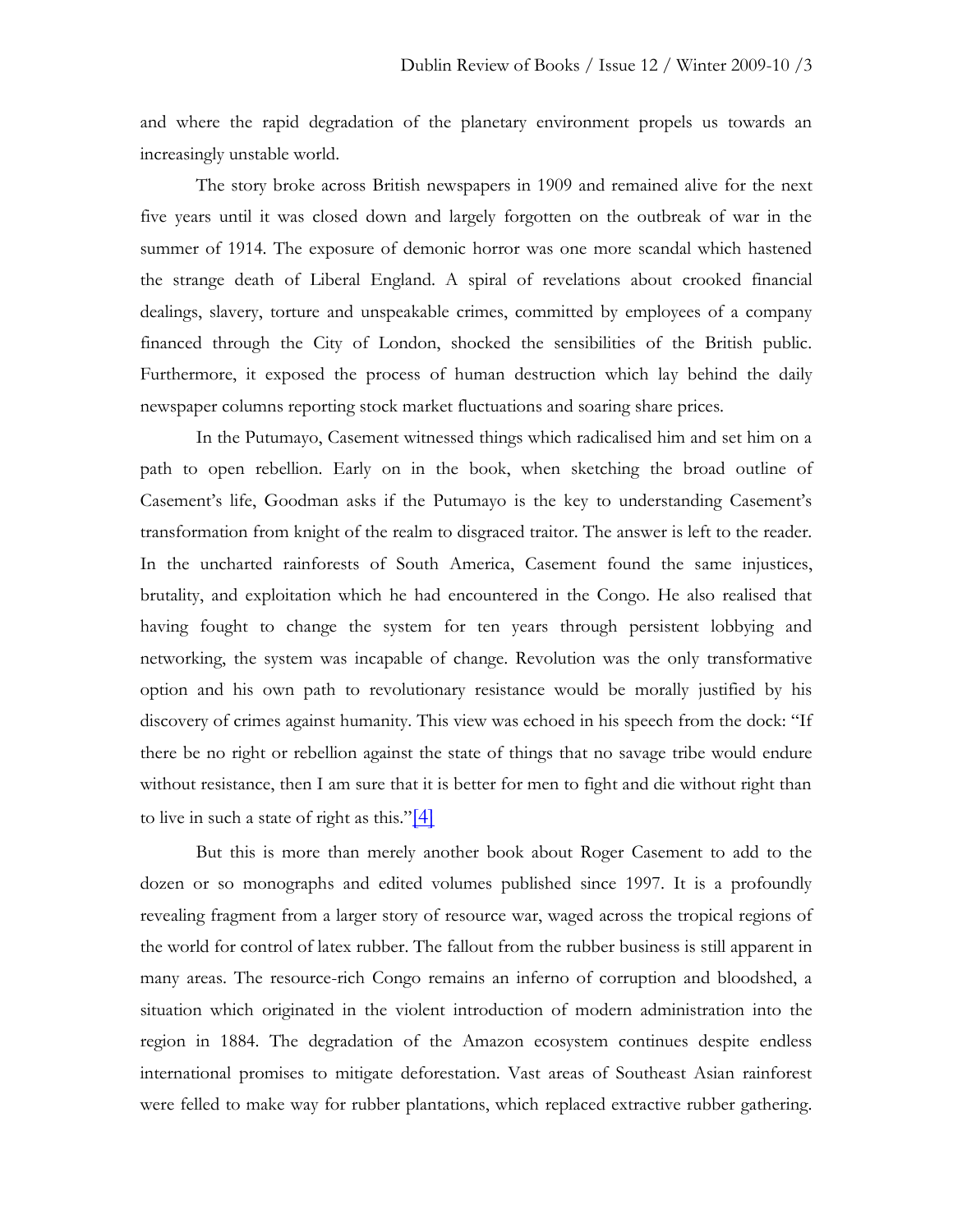Today, natural rubber remains a key strategic commodity in the world market. Only the scramble for crude oil and the mining and burning of coal has damaged the planet as severely as rubber.

Under western eyes, rubber contributed to a second phase of the industrial revolution, where science and technology were wedded with industry. From the 1850s onwards, the tropical interiors of sub-Saharan Africa and Central and South America started to take on a new value as forests with rubber-bearing trees were opened up for exploitation. By far the most productive area was the Amazon. Tens of thousands of Brazilian *nordestinos* – inhabitants of the arid north east of Brazil – afflicted by years of drought, migrated upriver to populate the new frontiers. In Peru, thousands crossed the Andean peaks into the forested *montaña*, to make land claims in the unmapped river valleys flowing into the upper reaches of the river basin. Colombians pushed south towards the Rio Caquetá. Rubberbearing trees were found as far north as Chiapas and Oaxaca in Mexico. From Europe, legions of adventurers came in search of this latex El Dorado.

Foreign investment flowed in, rubber was shipped out, and in the maintenance of that simple free trade formula millions of lives were lost. As settlers and administrators spread into the region, the world ended for countless indigenous communities in unreported acts of violence. Vast slave kingdoms were established. The legendary Colonel Fawcett remembered: "The atrocities on the Putumayo in Peru, disclosed by Sir Roger Casement, were only a fraction of the terrible story. Slavery bloodshed and vice reigned supreme on the rivers, and there was no halt to it until the bottom fell out of the rubber market."[\[5\]](../../../Users/User/Desktop/drbwinter09finalmitchell%5b1%5d.doc#_edn5)

In Europe and North America, by contrast, rubber was the life force of a new age of modernisation. The reinvention of the wheel in the form of a pneumatic rubber tyre was followed by the mass production of both the bicycle and then the automobile. For a period of about twenty years from 1892 to about 1912, the market demand was insatiable and extractive methods had to meet the demand. Nothing captured the opulence of the time as well as the opera house in Manaus, immortalised in Werner Herzog's film, *Fitzcarraldo*. The scramble for rubber unleashed a resource war of unparalleled proportions. No story relates the destructive potential of modernity, quite like rubber. And the story has not gone away. One of the first martyrs of the environmental movement of the late twentieth century, Chico Mendes, was himself a rubber tapper.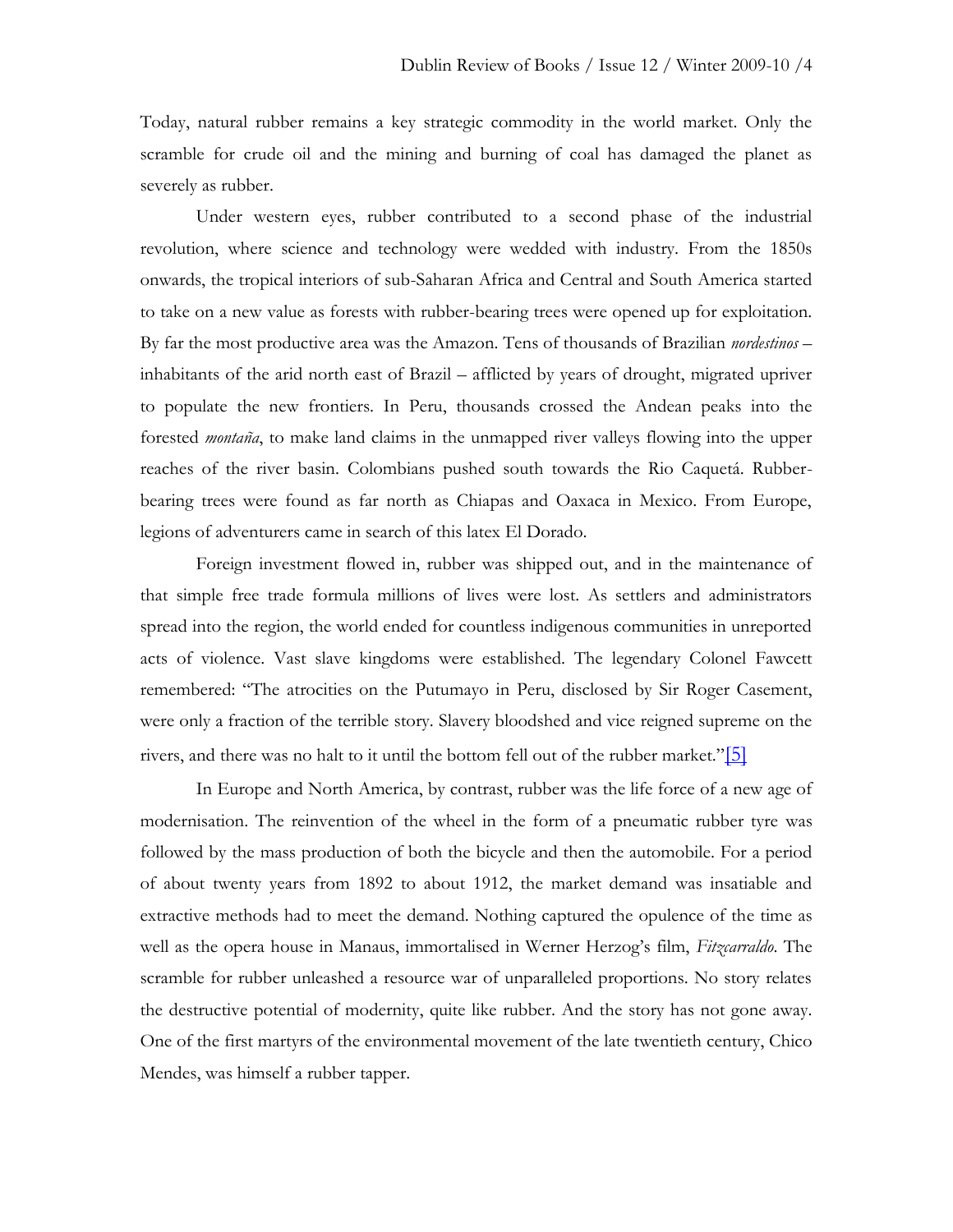Knowledge of the atrocities was hushed up or explained away in simplified survival of the fittest Social Darwinist terms. While huge and fast fortunes were made in market speculation, the rubber business was getting a bad reputation. Outcries denouncing the brutal excesses of King Leopold II's activities in the Congo, led to the famous 1903 journey by Casement into the upper Congo to investigate the situation for the Foreign Office. The publication of his 1904 report unleashed a bitter war of words between the *Palais Royale* in Brussels and Whitehall.

Unofficially, Casement was the prime mover behind the founding of the Congo Reform Association (CRA), a movement almost evangelical in both its strategy and resolve to preach the gospel of reform and mobilise popular, political and intellectual support. Monster meetings were held across Britain and several influential public figures joined the crusade. One of them, Harry Grattan Guinness, son of the Irish preacher, Henry Grattan Guinness, toured England and Scotland using lantern slide shows to illustrate the horror. [\[6\]](../../../Users/User/Desktop/drbwinter09finalmitchell%5b1%5d.doc#_edn6) The CRA – like the 'Make Poverty History' campaign of recent years – united political differences behind universal good intentions. The publishing of *Red Rubber* by the acting secretary of the CRA, E. D. Morel saw the campaign go global.<sup>[\[7\]](../../../Users/User/Desktop/drbwinter09finalmitchell%5b1%5d.doc#_edn7)</sup> A number of distinguished writers such as Mark Twain and Arthur Conan Doyle joined in the battle for public support.

Recent histories of human rights have identified the CRA as a key organisation in the shift from nineteenth-century abolitionism to the type of non-governmental organisation which plays such a prominent role in global governance today. The movement was born from the collaboration of lobbying groups, anti-slavery activists, churchmen and dedicated individuals prepared to volunteer their time and efforts. But during its decade of operations, it is also possible to see the aspiration for a more ethical foreign policy mutate into an active anti-imperialism. On the outbreak of war in 1914, Morel became the founder of the Union of Democratic Control, a pacifist movement demanding, among other things, more transparency in the conduct of foreign policy. Casement adopted a revolutionary trajectory through an arms conspiracy with the historian Alice Stopford Green and the novelist Erskine Childers. All three were prominently involved in imperial affairs and their conspiracy to run guns into Ireland in 1914 remains a sensitive moment in Ireland's troubled history. If this is a story about a desperate resource war and a human rights tragedy, it also involves a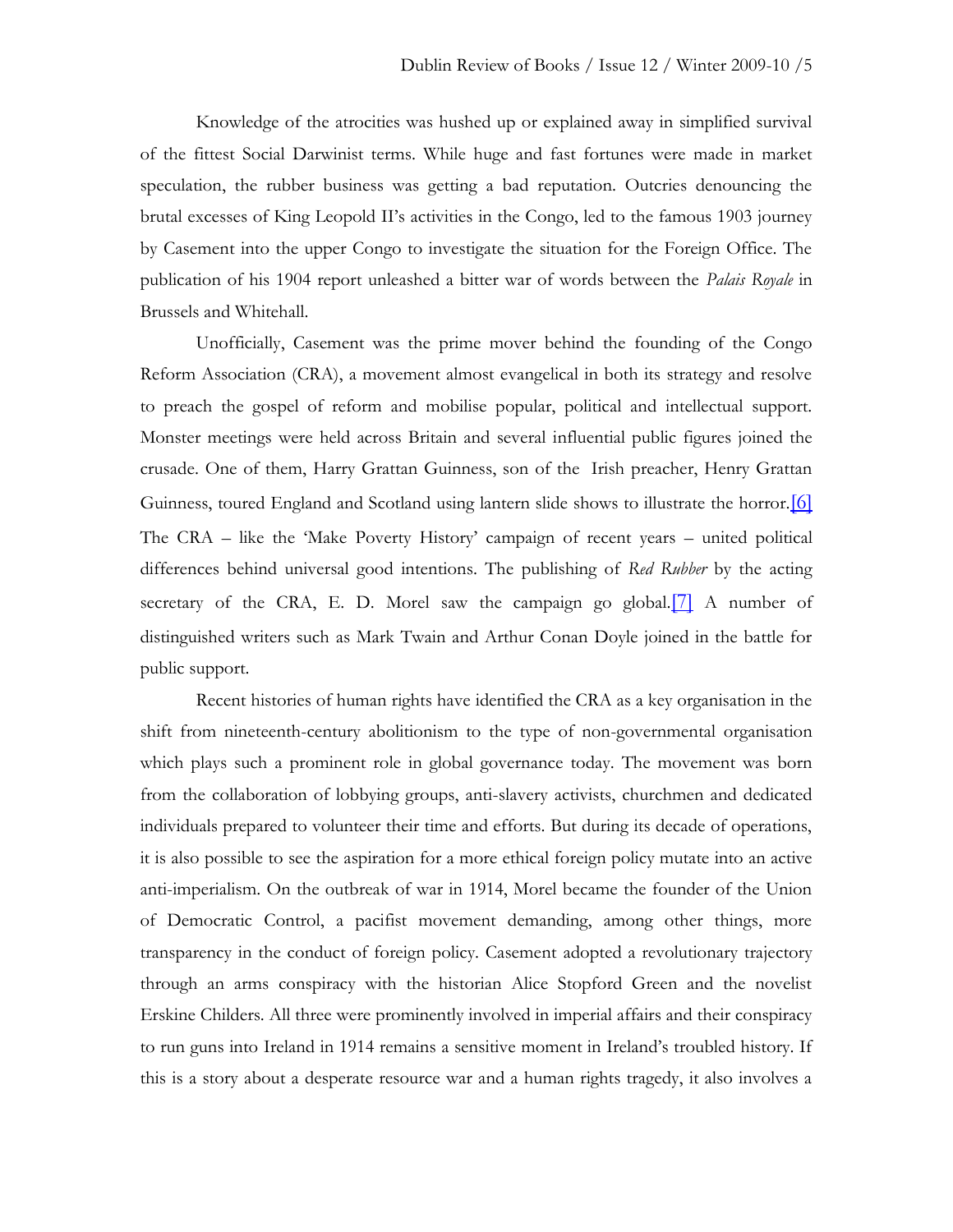series of intersecting histories of defiance and betrayal, which render its telling even more complicated.

News of the Putumayo might never have reached London had it not been for two young and carefree railway engineers, Walt Hardenburg and Walter Perkins, who stumbled into the Putumayo or Devil's Paradise, as they called it, by accident. Apart from their own aggressive handling by the company, they heard stories of systematic brutality, of slavery, torture and murder. Outraged by what was happening, Hardenburg spent several months in Iquitos gathering depositions and evidence supplied by Benjamin Saldaña Rocca, an independent printer and publisher responsible for exposing, through his two low-circulation newspapers, the demonic commercial activities of Julio Cesar Arana.

Arana, the Devil in this story, was a self-made Peruvian rubber baron, who had extended his family's fortune by a mix of luck and ruthlessness. In some respects he personified both the excesses and attitudes of his time. Born into a family of Panama hatmakers in the town of Rioja, on the eastern slopes of the Peruvian *montaña*, he built up a trading empire in the department of Loreto, which he then extended into the disputed frontier region between Colombia and Peru, by taking illegal possession of the Putumayo river valley. Through his control of all river transport in and out of the area and using the artificial borders to escape prosecution, he was able to impose a ruthless regime, with little more than a cabal of thuggish section chiefs and some well tried strategies of oppression. He then imported 196 Barbadians, British-subjects, into the area to work in different capacities for his regime. Anyone who threatened his domination was silenced. His success was measured exclusively in terms of the profit and loss it generated for his family and the company's shareholders.

Hardenburg arrived in London in 1909, just a few months before King Leopold II died in Belgium. He brought with him a dossier of evidence and plenty of grit and determination to expose Arana's operation. His case was taken up by the former Congo missionary, John Harris, acting secretary of the recently amalgamated Anti-Slavery and Aborigines' Protection Society. His story was published in *Truth* magazine under the provocative title "A British-Owned Congo" and, on 29 September 1909, the issue was raised for the first time in the House of Commons. The Foreign Office was obliged to respond once the allegations had been confirmed by a British army officer, Thomas Whiffen, who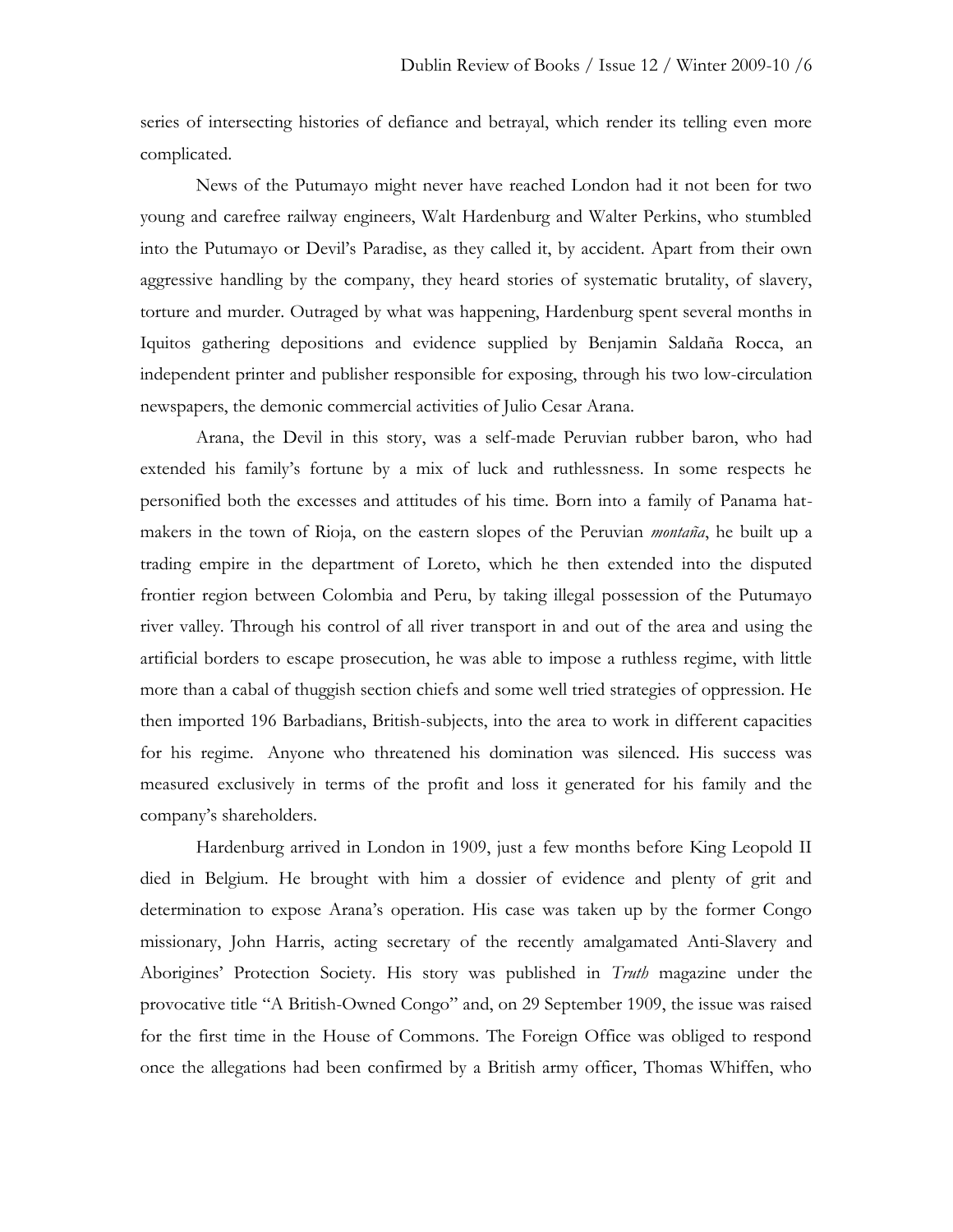had made a recent journey through the region to investigate the strange disappearance of the French anthropologist, Eugenio Robuchon.

The choice of Roger Casement to investigate the affair was made for various reasons. His Congo investigation gave him a depth of experience none could match or dispute. He was also the man on the spot. After eighteen months in temporary retirement from official duties, Casement had returned to consular service in 1906 to take up the first of three postings in Brazil. This was no forgotten outpost. Brazil was an integral and very lucrative component of Britain's informal empire in South America. Over the centuries the historic alliance with Portugal had made successive generations of British bankers and businessmen rich from trading in Brazilian resources.

The mining of deposits of diamonds, gem stones and gold and the harvesting of tropical hardwoods and coffee by African bodies had made Brazil the largest slave market in the world until the abolition of the transatlantic slave trade in 1807. British naval officers were instrumental in facilitating the flight of the Portuguese court to Rio de Janeiro in 1808 as the House of Braganza fled the Napoleonic armies. Relations remained strong during the seismic shifts from colony to independence and through the long reign of Brazil's second and last emperor, Dom Pedro II (1825-1891), whose imperial court was modelled on the styles and protocols defined by Queen Victoria. Anglo-Brazilian relations remained steadfast through the declaration of the republic of Brazil in 1889 which followed shortly after the abolition of slavery under Brazilian law.

From the 1850s, when British interests in Amazon rubber became apparent, public understanding of the region was based on travel books and scientific expeditions. Popular imagination had been strongly influenced by two late nineteenth-century books by the naturalists: Henry Walter Bates, *The Naturalist on the River Amazons,* and Alfred Russel Wallace, *Travels on the Amazon and Rio Negro*. Ocean liners departed daily from several European ports to make the journey thousands of miles into the depths of the Amazon rainforest. The Booth Steamship Company, based in Liverpool, ran a regular service all the way to Iquitos, the jungle-girt capital of the Peruvian Amazon. The ships were lavishly decorated with tropical hardwoods. A cruise on the Amazon was considered both fashionable and exotic.

In 1909 Casement was appointed Consul-General in Rio de Janeiro. He did not harbour the same love and respect for Brazilians as he had for Africans. In his often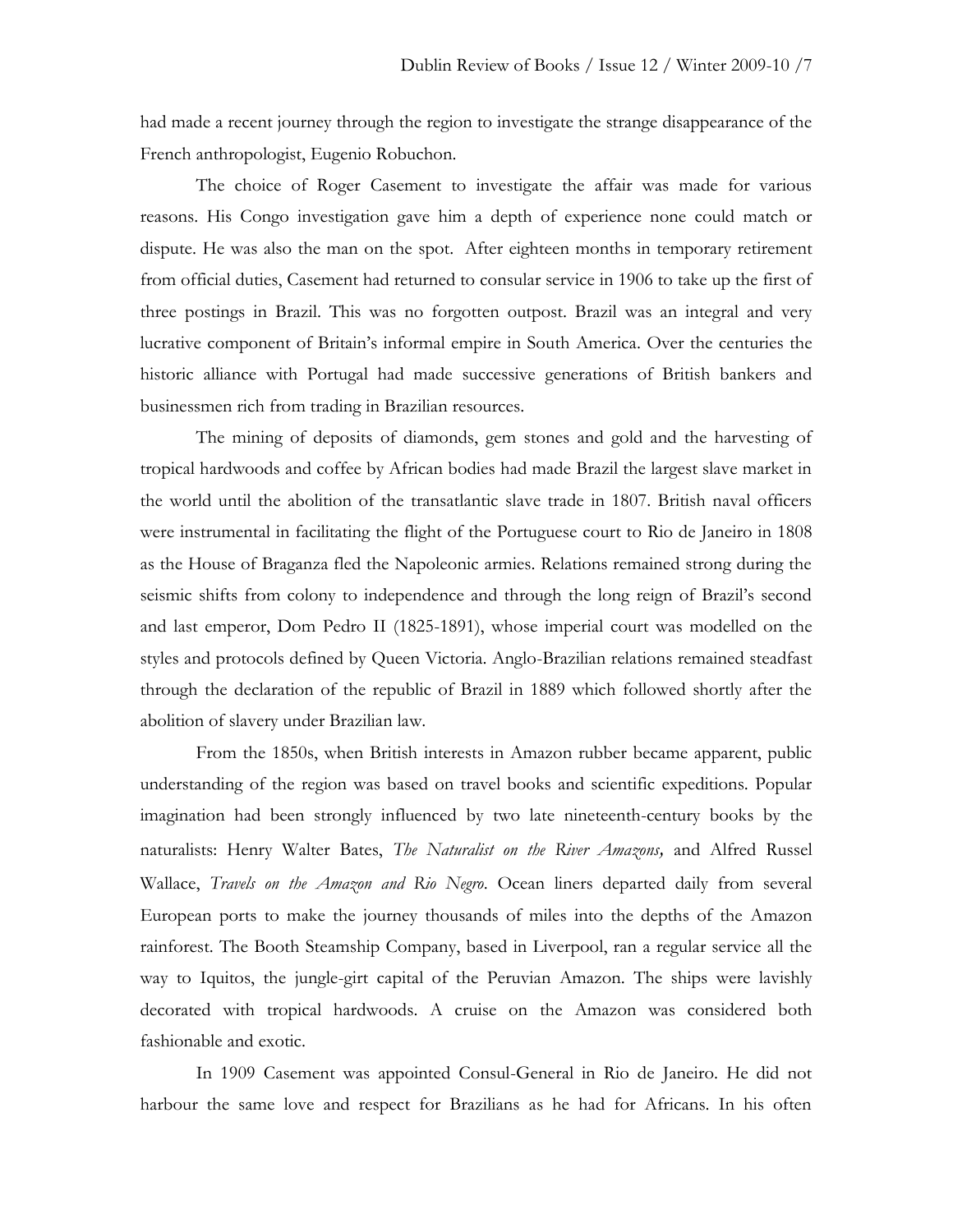derogatory comments about the Brazilian people, he recognised the legacy of a nation founded upon violence, recoiling from the legacy of slavery and aspiring to little more than the materialism and manners of the European bourgeoisie. Casement's sympathies lay naturally with the indigenous people – the pre-Columbian Amerindians – still suffering from the internal colonisation imposed by Brazilian administration.

Casement's journey up the Amazon in 1910 to investigate the reports of atrocities was undertaken on the orders of the British foreign secretary, Sir Edward Grey. Accompanying him was a commission of experts selected by the Peruvian Amazon Company, who were to report privately on the matter for the directors. Over a period of almost three months Casement travelled through the region. His surviving journal details the matrix of criminality, colonial violence and deceit supporting the company's control over the region.[\[8\]](../../../Users/User/Desktop/drbwinter09finalmitchell%5b1%5d.doc#_edn8) As he walked from one rubber station to another, constantly in fear of his life, he witnessed and described a world destroyed by the tools of modernisation: lethal armaments, efficient communications and the dehumanising technology of corporate organisation. Basic laws protecting human rights and natural freedoms were ignored. Instead, the section chiefs maintained order using callous cruelty to strike panic and fear into the enslaved Indians. Those who fell out of line were chastised by the whip – the *marca de Arana* – and all forms of violence were performed on the native bodies.

As Casement returned to England he placed this tragedy into the historical context of European colonisation of the Americas. His condemnation of centuries of Iberian government reads like a preamble to Eduardo Galeano's classic *Open Veins of Latin America*. There can be no doubt that the experience had a considerable effect on his outlook. His dwindling belief in the reforming potential of empires had evaporated.

Casement spent the first eight months of 1911 travelling between England and Ireland. He completed two reports for the Foreign Office by March and then tried hard to protect the Peruvian Amazon Company from bankruptcy. He argued that a reformed company, run by a responsible British board, would have more chance of protecting the vulnerable and delivering real change than a company which was liquidated and thereby remained under Arana's control. In May 1911, with the help of Alice Stopford Green and Sir Arthur Conan Doyle, he helped organise the Morel Testimonial: an occasion intended to celebrate Morel's tireless efforts to improve the situation on the Congo and raise funds to enable him to continue the work. The event was indicative of the extensive influence and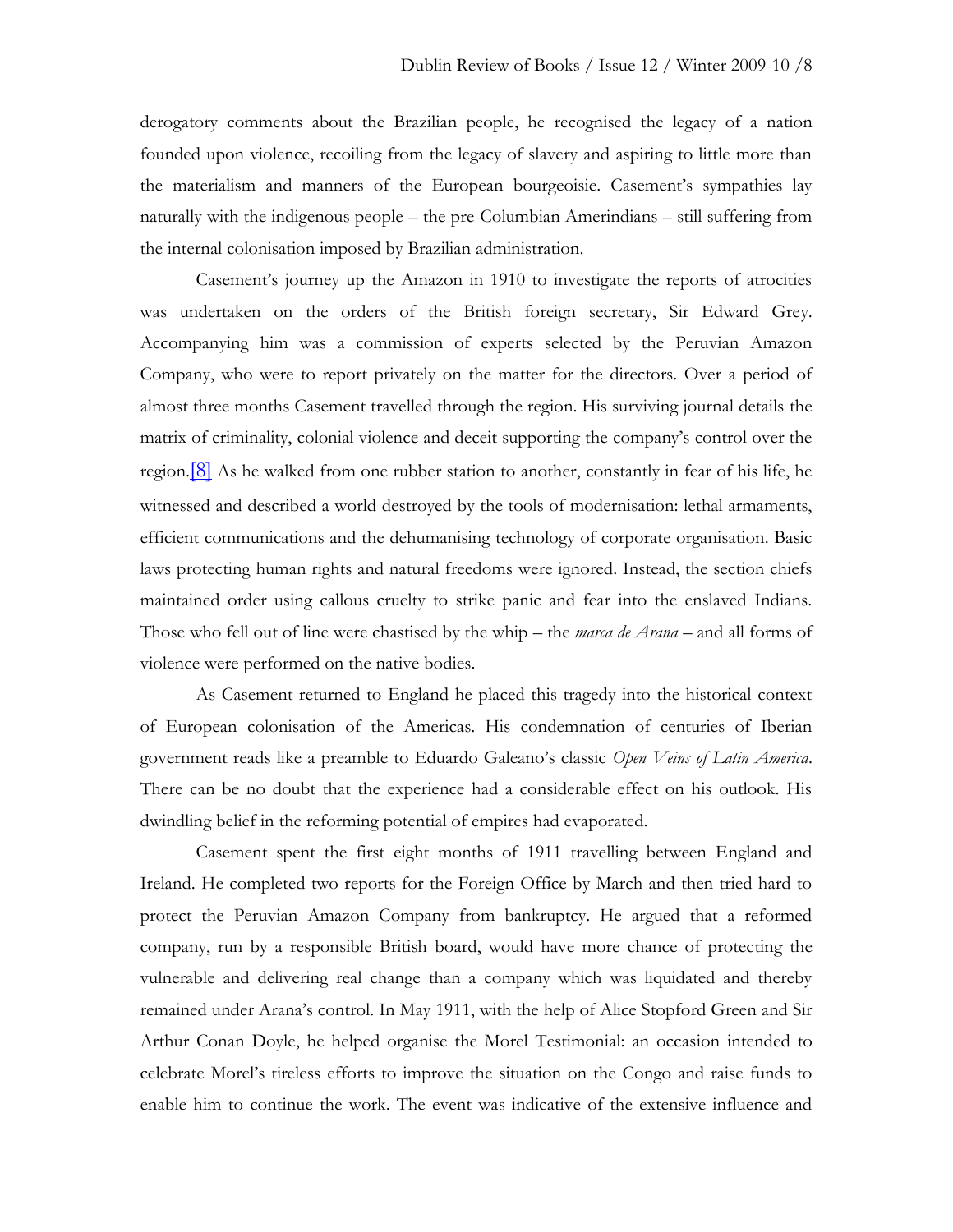power of the Green-Casement network. The following month, he reluctantly accepted a knighthood in recognition of his exceptional work in the Congo and Amazon.

Sir Roger Casement embarked on his second journey up the Amazon in August 1911. This voyage coincided with Robert Falcon Scott's *Terra Nova* expedition to the Antarctic. A comparison of these parallel voyages reveals much about the British Empire. Scott, the chosen hero of British imperial endurance, would die for no obviously worthy purpose beyond self-aggrandisement and the extension of the Union Jack. Roger Casement made his own way upriver, away from the glare of publicity, on a personal crusade to deliver justice on his own terms. This time his enemies watched his every move as he attempted to apprehend some of the criminal chiefs of section and galvanise the judiciary in Iquitos to use the law to control Arana's activities. While Scott's expedition has passed down into the mythology of the Empire in terms of the triumph of failure, Casement's journey has been discreetly forgotten.

There are several aspects of this journey which will probably always remain unclear and mysterious. Goodman's narrative does not engage with some of the covert aspects informing Casement's return. Part of his brief, coming from somewhere inside the Foreign Office, possibly the Commercial Intelligence Department of the Board of Trade, was to prepare other British consuls and agents on the Amazon for the impending crash. He was also entrusted with changing the secret codebooks used by consuls when communicating sensitive matters with the Foreign Office. Goodman also misses one of the appealingly colourful facts of this trip. Casement returned downstream with a huge hyacinth macaw – *anodorhynchus hyacinthinus* – perched on his shoulder; one of the most spectacular and vibrant birds in the world (now, sadly, approaching extinction in the wild).

In the first days of 1912, Casement journeyed by steamship from the Caribbean to the US and through the British ambassador in Washington, the historian-statesman James Bryce, <sup>[\[9\]](../../../Users/User/Desktop/drbwinter09finalmitchell%5b1%5d.doc#_edn9)</sup> he met with US President William Taft and managed to bring State Department pressure to bear on the situation. But behind the scenes he was highly critical of the Monroe doctrine, which prevented positive European intervention in the region. In July, after further prevarication, the publication of the official Blue Book, containing his reports and the Barbadian testimonies, contributed to the collapse of investment in Amazon rubber. Venture capital flowed away from the extractive rubber market into the emerging rubber plantation economies of Anglo-Dutch colonies in Southeast Asia.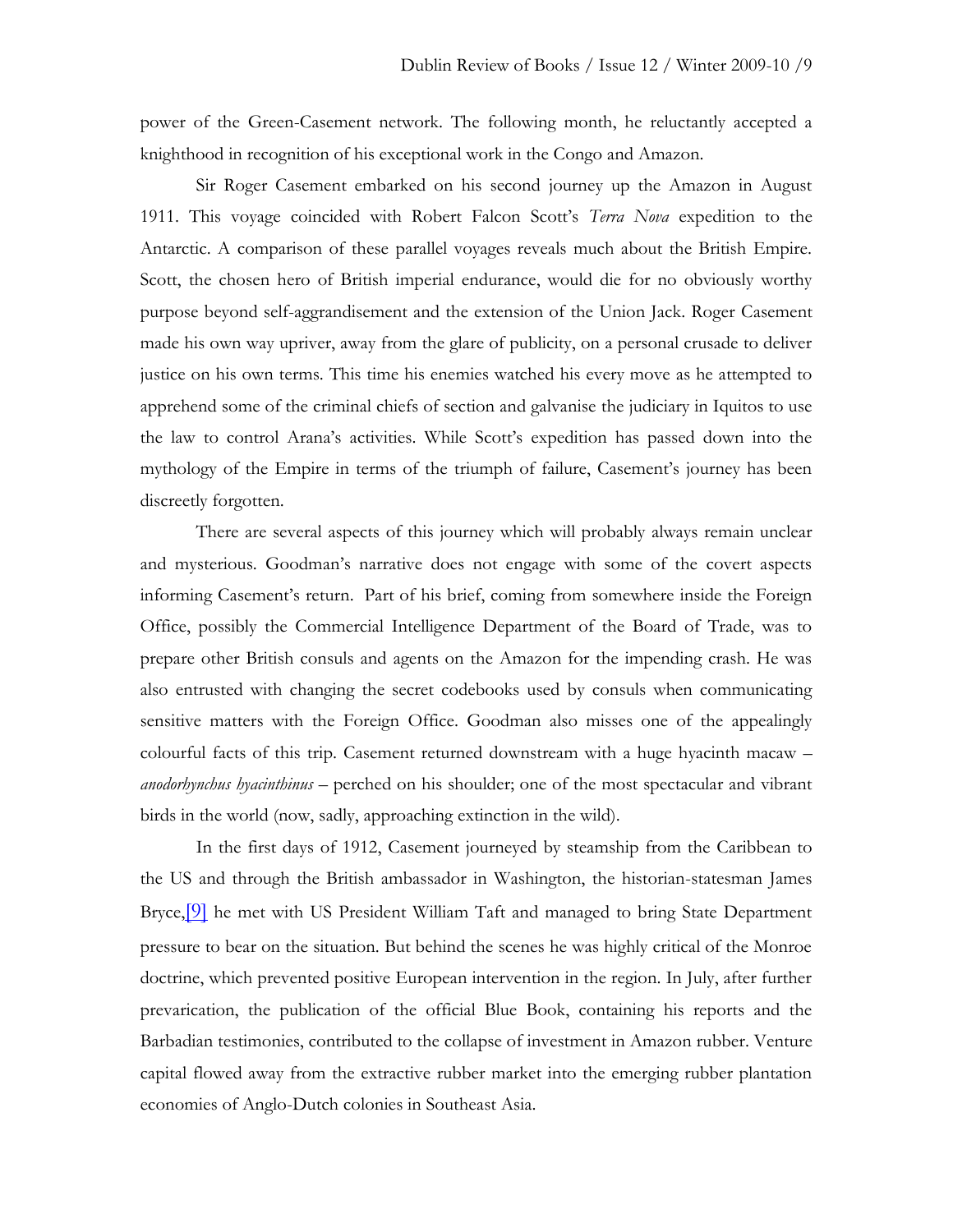Internationally, there was outcry at the findings of Casement's report. Canon Herbert Henson denounced the British directors in a fierce sermon from the pulpit in Westminster Abbey. The Vatican issued a Papal encyclical *Lacrimabili Statu Indorum* (On the condition of the Indians).[\[10\]](../../../Users/User/Desktop/drbwinter09finalmitchell%5b1%5d.doc#_edn10) Casement helped organise the raising of funds to send a mission to the area and five Irish Franciscans were granted access to the region and remained there for several years providing some protection to the surviving communities. Evangelical missionaries, trained in the Grattan Guinness missionary school in East London, tried unsuccessfully to enter the Putumayo with their Gospels. One of the most moving eulogies attesting to Casement's courage was forthcoming from his collaborator in Congo reform, E.D. Morel:

To denounce crime at a distance is a relatively simple task. To track the criminal to his lair in the equatorial forest, to rub shoulders with him around camp fires, to realise he knows it is only you that stands between him and immunity – you, and a few inches of cold steel, which makes no noise … to be enervated by fever, and maddened by the bites of stinging flies; to run short of food – and what food! To parch in thirst, to experience the lassitude of damp, moist heat which makes exertion a misery – this is different. And to retain, through all, your clearness of vision, capacity to weigh evidence, self control and moral strength – this is to pass through the highest point of mental and physical endurance, to attain the most conspicuous point of human achievement.

Morel's comments capture the tremendous courage required of the investigation, where the simplest mistake or a moment of poor judgment would have threatened the integrity of his case, or worse, cost him his life.

In the summer of 1912, at the height of his official career, Sir Roger Casement's name reverberated into every recess of the British Empire. The story remained in the public eye after Prime Minister Herbert Asquith set up a parliamentary select committee inquiry. Over the next six months, the select committee interrogated a succession of witnesses including Casement, Arana and Hardenburg. The inquiry brought into the public domain an immense amount of detail revealing the culpability of the board of directors, the extent of the cover up and disturbing aspects of bribery, forgery and sexual exploitation. One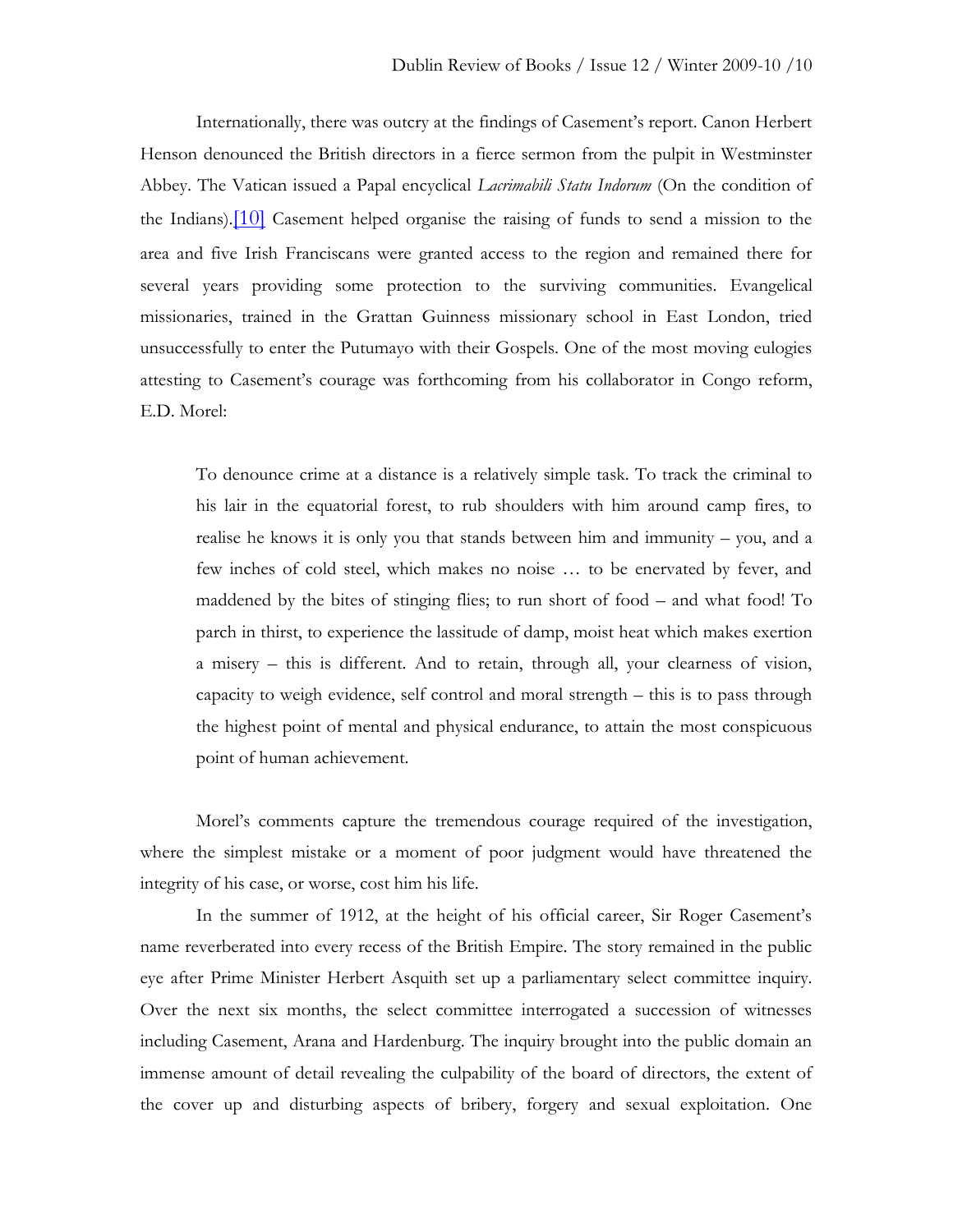indicator of the gravity of the case was evident in the choice made by the directors of the Peruvian Amazon Company to be represented by the Prime Minister's son, Raymond Asquith and Douglas Hogg, 1<sup>st</sup> Viscount Hailsham, a future Lord Chancellor of England.

An exhausted and unwell Casement left England in December in search of winter sun. He stopped first in the Canary Islands and then continued south for his last visit to South Africa and a short stay with his brother Tom in the Drakensburg mountains. There he relaxed briefly with visits to some ancestral caves of the Bushmen containing perhaps the oldest rock paintings in the world. His unauthorised correspondence with the chair of the select committee inquiry, Charles Roberts, during these months displays his implacable energy and an extraordinary grasp of the case.

In 1913, shortly after returning from Africa, Casement retired from the Foreign Office and began to devote himself openly to the cause of Irish separatism. His campaign now extended into Ireland and, with Alice Stopford Green and Douglas Hyde, he initiated a campaign to alleviate the suffering of those afflicted by typhus in southwest Connemara. He referred to the situation, in somewhat overstated terms, as an 'Irish Putumayo'. But Goodman makes only cursory reference to Casement's Irish interests.

Without Casement's dynamism, interest in the story of the Putumayo quickly disintegrated. The propaganda war was maintained by Arana, who tried hard to win back his credibility and status. He paid for the training of the first film-maker of the Amazon, Silvino Santos to study cinematography in Paris. In 1914, Santos produced a film attesting to the success of Arana's civilising mission in the Putumayo. It was the first film ever made about the Amazon but the only negative copy was destroyed on its way by boat to Europe and only a few clips from the cutting room floor survived. Ultimately, the market decided the fate of the Putumayo Indians and when the rubber prices collapsed, the company pulled out. Even before Casement's treason had been identified, discreet efforts were made to expunge the Putumayo affair from public memory. Thomas Whiffen's *The North-West Amazon* published in 1915 omitted all reference to Casement.<sup>[\[11\]](../../../Users/User/Desktop/drbwinter09finalmitchell%5b1%5d.doc#_edn11)</sup> The following year, Arana tried to force an apology from Casement as he waited to be hanged. Nevertheless, the expose had embarrassed many individuals and damaged the international standing of the City of London and, ever since, has remained an awkward subject for apologists and defenders of the British Empire.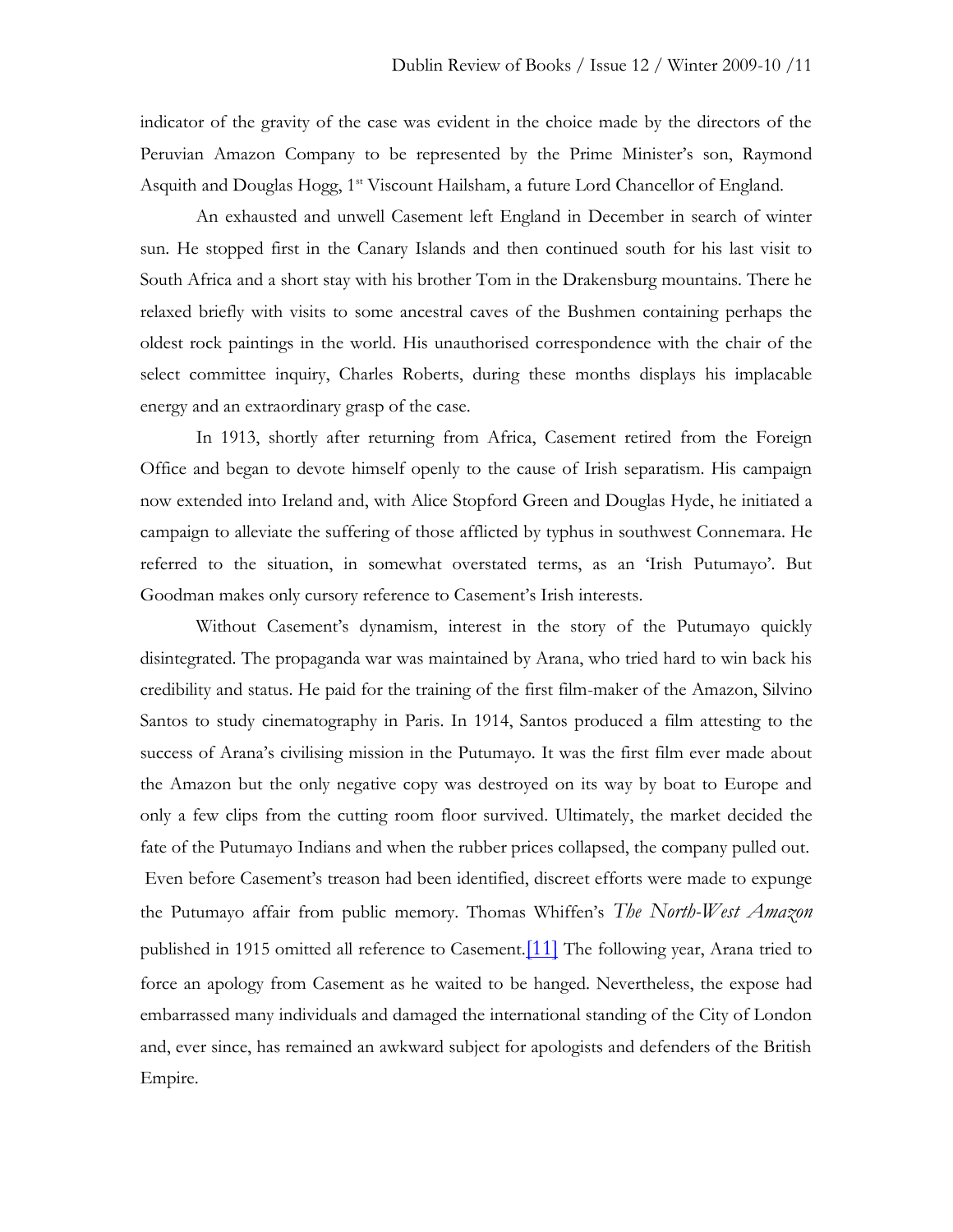Current efforts to claim Casement as an early advocate of human rights are also brought into focus by this narrative. He began to invoke a new language identifying both rights and responsibilities. Although the word humanitarianism has long been attached to his name, in the light of Goodman's analysis this is both inadequate and inaccurate. Casement was more than an imperial do-gooder, he was a dissector of systems and a fierce critic of the destructive capacity of colonial administration and the unregulated market. He began to experiment with new ways of communicating knowledge which would provoke reaction and inspire the existing channels of diplomatic power towards positive reform. While crimes against humanity and human rights are expressions which Casement used in his writing during this time, he was all too aware of the responsibilities of the individual to fight oppression in every lived moment. His growing despair with the existing structures of power to reform and regulate in a way which would protect the vulnerable turned him towards the view that direct action was the only language that corrupt and irresolute governments could understand.

Casement's own trajectory into Irish revolutionary politics, his collusion with Germany on behalf of an unrecognised independent Ireland, his landfall on Banna Strand from a submarine on the eve of the Easter rising, and his execution for high treason allowed his campaign to be discreetly closed down by the strong and long arm of the agencies defending British imperial security. Most of the documentation about his investigation remained buried in Foreign Office files until it was discreetly declassified in the shadow of the sensational release of the Black Diaries in 1959. Other documents gathered dust in the basement of Rhodes House in Oxford, where the papers relevant to the Putumayo atrocities are no more than a small link in the stacks piled high with anti-slavery papers, cataloguing the greatest continuing crime in modern world history.

Economic historians can determine boom and bust cycles through deciphering columns of figures, and there are several histories of rubber which ignore any acknowledgment of the human cost. The atrocities committed across the Amazon and Congo in pursuit of extractive rubber should be understood as a "limit event" (comparable to the Irish Famine): an historical episode of such violent, traumatic and disfiguring proportions that it dislocates the progressive historical narrative legitimating the moral economy of western civilization. Casement's essay published in 1914, *From "Coffin Ship" to*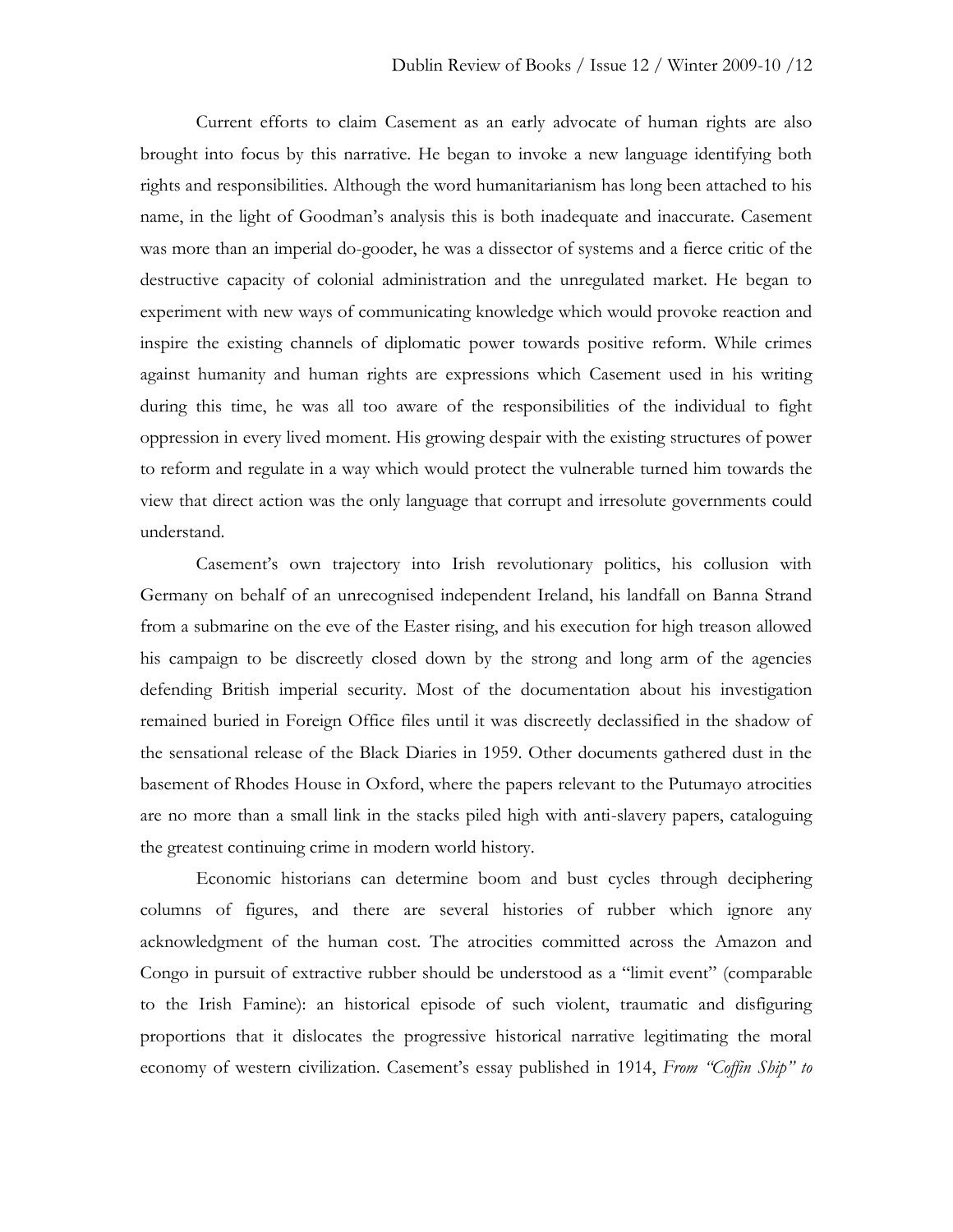*"Atlantic Greyhound"*, was an insightful interpretation of the political economy of the potato famine and had clear resonances with his analysis of the Putumayo tragedy. $[12]$ 

In 2002 in Leticia, Colombia's port on the Amazon, the anthropologist, Juan Alvaro Echeverri spoke to me of how, in the immediate aftermath of the atrocities, the last surviving tribes in the area (Boras, Andokes, Huitotos, Muinanes) tried to forget the horror – the pain was too great. The collective language of memory was effectively extinguished by the atrocity. But more recently, a new generation of indigenous descendents is starting to reclaim some identity by rememorizing what happened. The process of storytelling has stimulated a course of catharsis and healing.

The awakening of this process might be traced back to the intervention by the American anthropologist, Michael Taussig in the 1980s. Taussig's own theory, expressed in *The Devil and Commodity Fetishism in South America* (the title has clear echoes with the book under review), tried to reconfigure anthropology within the postmodern turn by designating the task of the anthropologist to be the study of how peripheral cultures accommodated and critiqued capitalism: in other words, how the periphery talked back to the metropolitan centre. Taussig's polemic was followed by his seminal study *Shamanism, Colonialism and the Wild Man: a study in terror and healing*. Informed by the philosophy of Walter Benjamin, he dismissed the history that sought to show things "as they really were" as the "strongest narcotic of our time" and claimed that his interest was "not whether facts are real but what the politics of their interpretation and representation are." $[13]$  In trying to unpick the story of the Putumayo atrocities, Taussig realised that the historian, in particular, was faced by a knot of conflicting realities and factual confusions, which he identified as the "the politics of epistemic murk and the fiction of the real".

Goodman's enduring achievement is how he has read through and beyond 'the politics of epistemic murk' and produced a narrative which summarises and explains the story though an intuitive insight into the distortions extending from the sources. In doing this, he enables scrutiny of the misrepresentations and exaggerations evident in other versions. In her review of Goodman in the *Irish Times*, Mary E. Daly claimed that the "story of Casement's Amazon expedition has already been told by his biographers … Goodman adds little that is new".[\[14\]](../../../Users/User/Desktop/drbwinter09finalmitchell%5b1%5d.doc#_edn14) On the contrary, Goodman's work is important because it accentuates the integrity of Casement's investigation and repositions it within the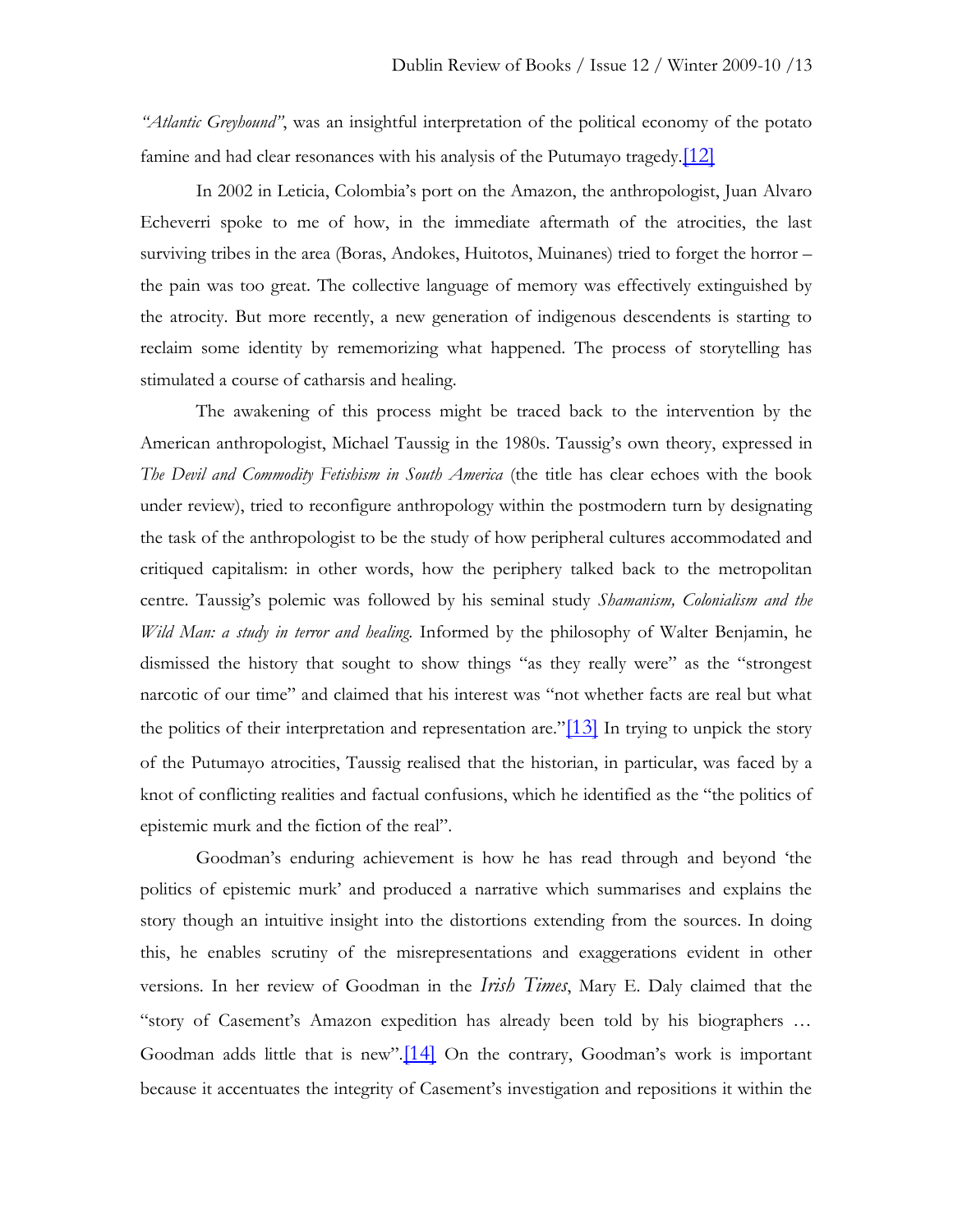much greater narrative of anti-slavery history without falling into the mire of epistemic murk which is still so over-stimulated by the confusion concerning Casement's sexuality. Through this history it is possible to see how those who have wished to know about Casement have been obstructed from understanding the facts or fallen short with their research, which, in some cases, renders them unconscious collaborators in the continuing production of epistemic murk.

Thankfully, Goodman leaves the aggravated controversy over the Black Diaries to a few dismissive sentences at the end of the book. The fact that three of the four diaries coincide with Casement's Amazon adventures bothers him not. They are ignored as sources and relegated to the hostile propaganda entanglement informing Casement's trial and the bitter and twisted history wars fought over his reputation. However, since these documents continue to provoke lurid fascination, a few comments are appropriate.

Since their partial release in 1959 the Black Diaries have served as a deterrent by scrambling Casement's meaning on three levels. First, they have blocked public understanding of the official investigations he conducted into the Congo and Amazon atrocities. Second, they have contributed towards silencing the revolutionary project he provoked. In the moral insurrection which Roger Casement and Alice Stopford Green organised, the capture and occupation of the moral high ground was vital to the integrity of their cause. Through discrediting Casement a key intellectual component of the Irish revolution was disabled, and a good deal of international sympathy for the cause of Irish independence was thereby lost. Third, they have helped foster homophobic anxieties as is evidenced by the offensive and abusive nature of the lingering controversy.

Of course, this analysis is unrecognisable to those unable to see beyond the official version of events, or to question the infallibility of the official archive. Eventually, deconstruction of the Black Diaries' debate will reveal the political crisis at the heart of Irish history and the inability of Irish revisionist historians to tolerate revised interpretations which cut against the grain of their own embedded politics and imposed orthodoxies.

Norman Cohn (1915-2007), the historian of eschatology and millenarianism, remarked to me some years ago that Britain had to hang Casement, they had no option, "he knew too much". When this comment is placed in the context of Casement's highly damaging revelations and allegations, published in Germany, after the outbreak of war – an aspect of his life that his biographers have preferred to leave alone – then Cohn's comment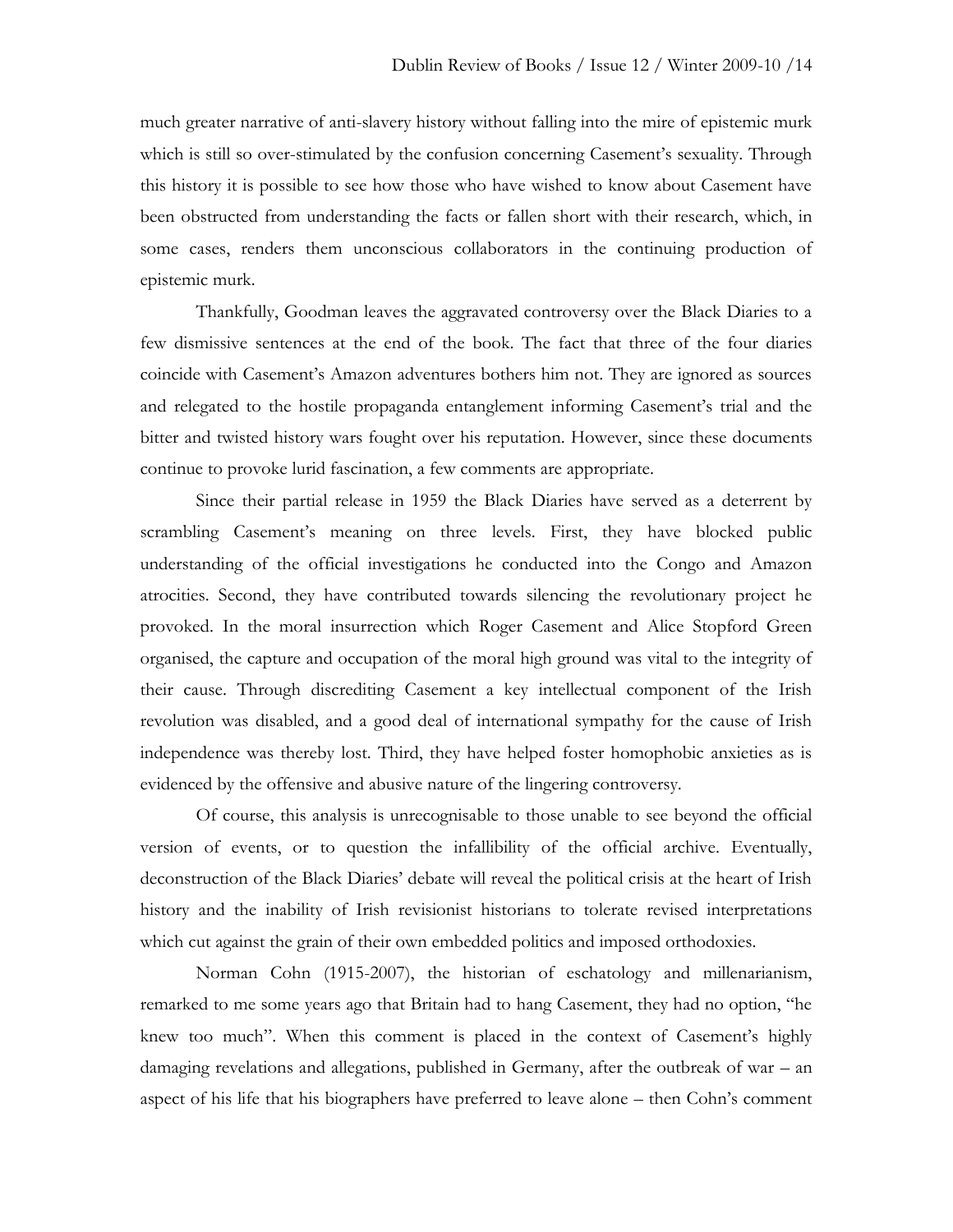makes good sense. Cohn is widely remembered for his classic study *The Pursuit of the Millennium*, (written, incidentally, when working as a lecturer in Ireland). This was followed by his exposure of one of several historical forgeries of the pre-First World War period, *The Protocols of the Elders of Zion*. When questioned about the Black Diaries, Cohn remained open about the possibility of forgery. Cohn's life's work examining genocide – he was instrumental behind the founding of the Montreal Institute for Genocide and Human Rights Studies – had made him acutely aware of the intense and divisive politics surrounding atrocity claims. Atrocities, genocide and crimes against humanity remain the most persistently divisive areas of history. The massacre of Armenians in Turkey, Japan's continuing refusal to acknowledge the Korean "Comfort women", the silencing of the Aboriginal voice in the national narrative of Australia are all examples of how the past continues to haunt the present. Belgium, too, is finally starting to face up to the use of the memory hole in the diffusion of its colonial history. Recent historiography has demonstrated how long and hard Belgian diplomacy fought to maintain and disseminate a positive view of Leopold II's Congo Free State.[\[15\]](../../../Users/User/Desktop/drbwinter09finalmitchell%5b1%5d.doc#_edn15)

When placed in the environment of the atrocity they claim to describe, the politics of the Black Diaries become deeply suspect. Archival releases of the 1990s suggest that Ireland had to embrace the Black Diaries as part of the secret diplomacy behind the Irish Free State treaty. But, as Martin Luther King commented, no lie can live forever. That it has taken non-Irish historians and intellectuals like Goodman to throw the most disinterested and scholarly light on Casement, further reveals the abusive nature of the controversy. Reflecting on the writing of Irish history in 1978, F. S. L. Lyons wrote:

The question about the past is simply this have we in our entanglement with history locked ourselves into a hall of distorting mirrors so grotesque that we can no longer distinguish the realities of what has happened in this island from the myths we have chosen to weave about certain symbolic events? $[16]$ 

If, as Lyons suggests, there are cultural constraints involved in the writing of Irish history, then it is no wonder there is a lingering reluctance to clarify the distortions which disclose inconvenient truths. In Ireland, the discipline of history remains, for the most part, remarkably traditional in its empirical approach and ignores the possibilities of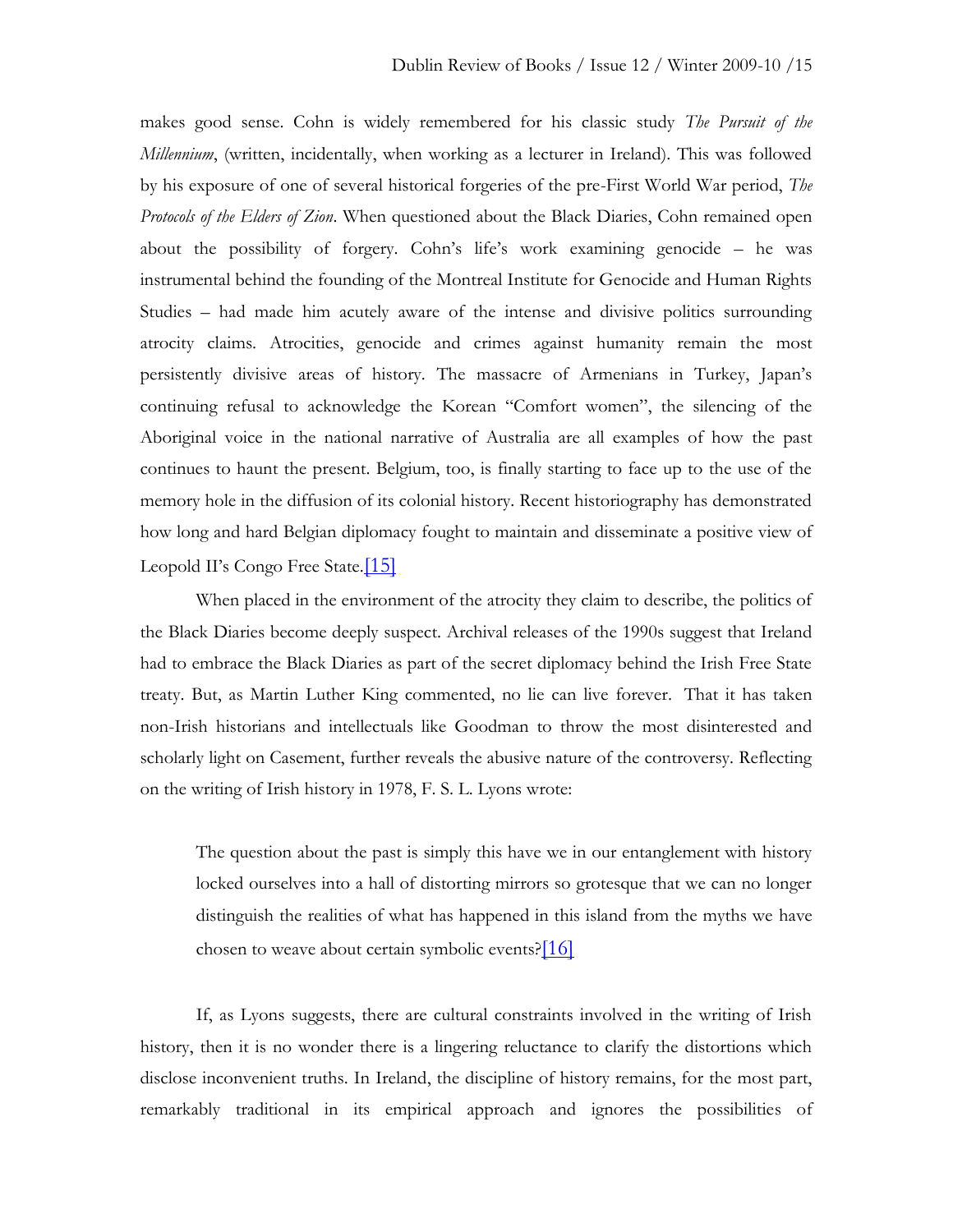understanding difference through critical and theoretical departures. Not until Casement is thoroughly examined using the instruments of deconstruction will his ghost be finally exorcised and the Black Diaries discarded into the dustbin of history.

The question of distorting myths comes into focus when the clash between history and memory is scrutinised. In the analysis of memory a fundamental distinction is made between those who describe a person or event from direct experience compared to a memory which evolves across a much longer period of time among generations who have to negotiate the past for the requirements of the present. Memory is a palimpsest, constituted by multiple interpretations and imposed and superimposed readings. The de-remembering and re-remembering of Roger Casement is a good way of understanding how such memories mutate and collide. Casement's relevance to Irish modernity has been almost exclusively about his sexuality. From his status as a straightforward homosexual or gay man he has been variously recast and reclassified more recently as paederast, paedophile and sex tourist. Such readings and terminologies make no sense when situated beside the comments of those who actually knew Casement.

One of the most evocative descriptions of Casement from someone who knew him from the political world he inhabited and was also present at his trial was the poet and community worker, Eva Gore-Booth, sister of the revolutionary Countess Markiewicz. She wrote in the months after his execution, "it is easy to see how the long years of selfless devotion and affectionate friendships had brought him [Casement] into harmony with the unseen purposes of the universe, and very near to the Divine meaning of human life."[\[17\]](../../../Users/User/Desktop/drbwinter09finalmitchell%5b1%5d.doc#_edn17) In the current confusion over Casement's identity it is hard to decode what Gore-Booth meant by this almost mystical description of the man. Some sense might be discerned from an entry in his journal for Monday 6 November 1910, as Casement prepared to leave the headquarters of Arana's rubber company in La Chorrera

… I looked up from the verandah to the Eastern sky – and saw, to my amazement, an arc of light across the dark, starless heaven. For a moment I did not realise what it was – then I saw it – a lunar rainbow – a perfect arch of light in the night. The moon was in the West – with clouds and a clear sky round her in the East, obscure sky and coming rain – and this wondrous, white, perfect bow spanning the dark. I called Fox, Bell all of them – everyone came – none had ever before seen such a sight. It was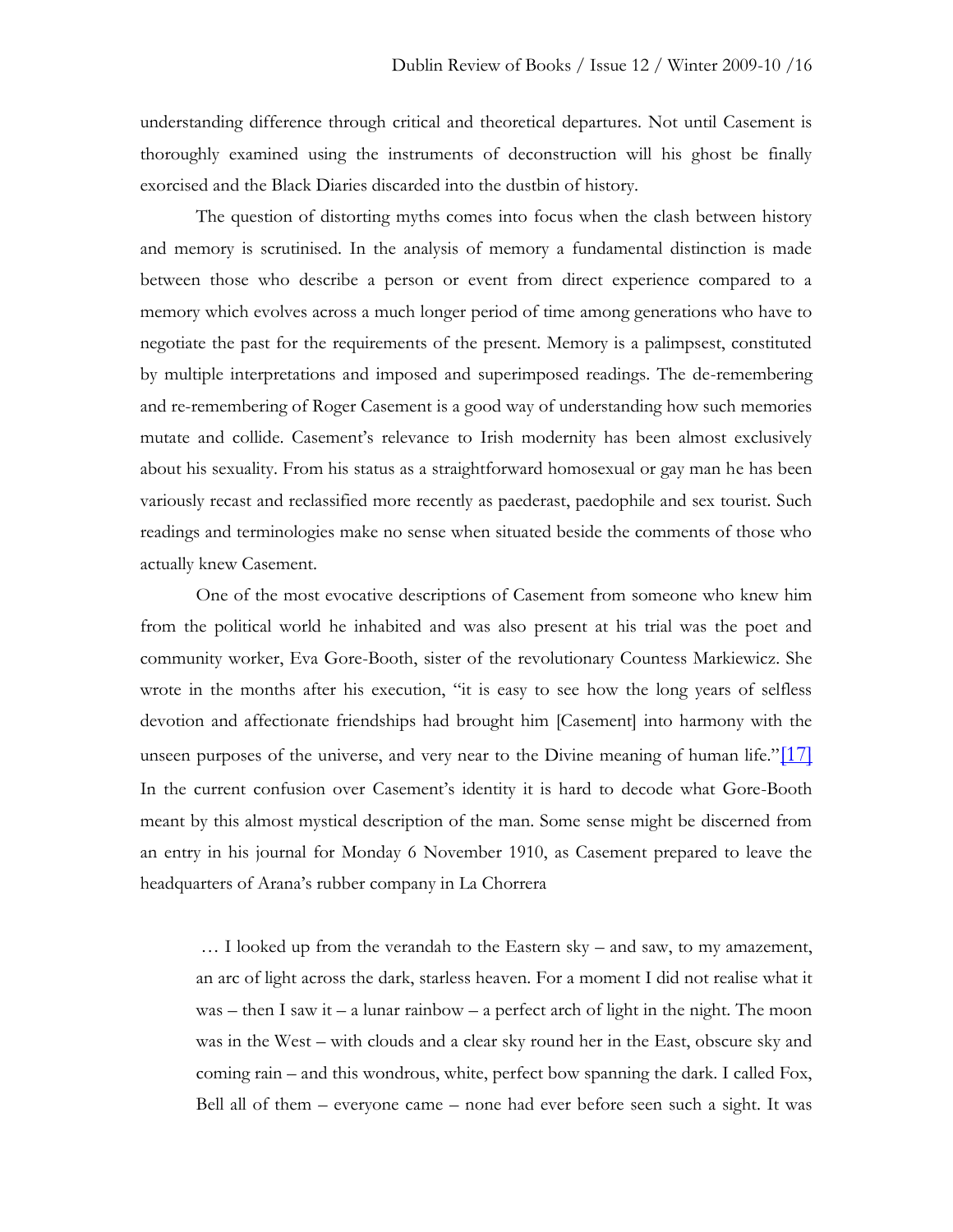about  $7.30 -$  as near as could be – and as we looked at the perfect arch, curving from forested hill to forested hill right across the Eastern heavens, the rain began to gather over it. It was slowly dissipated – broadening and fading away. We watched it for nearly ten minutes. I take it to be a good omen – an omen of peace and augury of good – that God is still there – looking down on the sins and crimes of the children of men – hating the sin and loving the sinner. He will come yet to these poor beings – and out of the night a voice speaks. I shall not sell the great question of the Indians and their hopes of freedom for this mess of pottage for the handful of blackmen. These shall get their rights, too – but they shall come as rights – freely granted – and I shall not be the agent of silence, but I hope of the voice of freedom.<sup>[\[18\]](../../../Users/User/Desktop/drbwinter09finalmitchell%5b1%5d.doc#_edn18)</sup>

In this passage he very clearly connects the language of rights to the aspiration for freedom – an argument which dominates his final speech from the dock. Casement's view of the Irish nation was not of the narrow gauge type, which many have rejected for its own inbuilt set of prejudices and phobias. For Casement, Irish freedom required a grassroots and paradigmatic shift in the very notion of human interaction and the individual's relationship to those dispossessed by modernization and the systems which destroy agency. Like other women and men of his time, he dreamed of an Ireland which would arise in opposition to the insatiability, war-mongering and secrecy determining imperial hegemony. Some may dismiss his view as utopian, but Casement lived and performed his dream and dedicated his life to defending the oppressed, subverting strategies of domination and fighting for freedom. To the bitter end, he never vacillated from his belief that such an Ireland was possible and, indeed, necessary to balance the tyrannies born from imperial ambition.

Such a position has served neither the interests of the British state, nor the Irish republic, nor the splintered political gamesmanship of Northern Ireland. It is now possible to track the intentional manipulation of the events of the Putumayo atrocities and how they have served the interests of different ruling elites. There has been a discreet connivance to isolate Casement, by refashioning him in an image which renders him unacceptable either for his sexuality, his pro-German sympathies or his empathy for the dispossessed. De Valera's assumption that Casement's reputation was safe in the hearts of the Irish people has proved erroneous. It is refreshing, therefore, that Goodman largely strips Casement of his Irish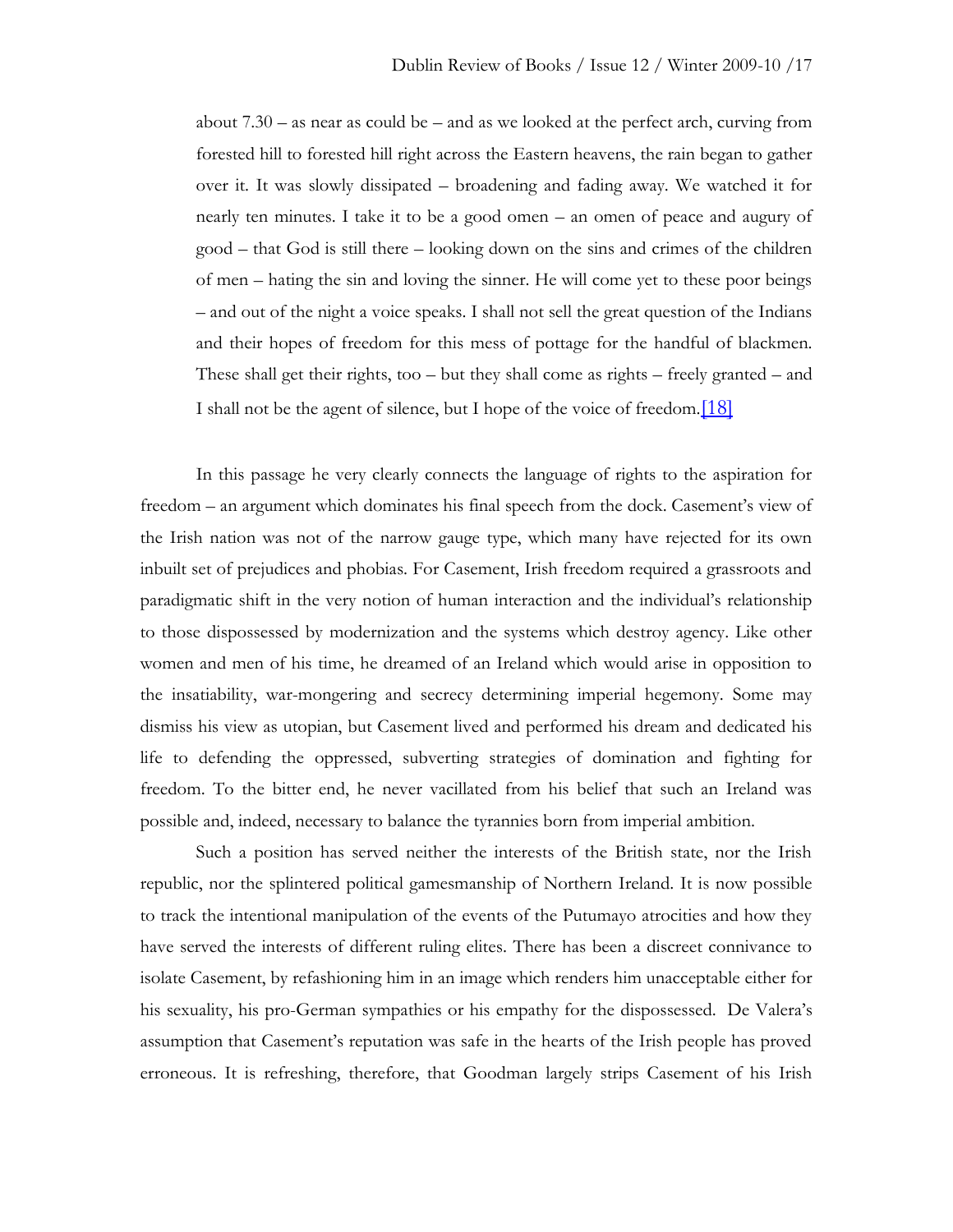status and concentrates on his universality and humanity – an approach which transcends the agreed fictions of the Anglo-Irish history wars.

A century on from when the story was first brought to public attention in Europe, the history of the Putumayo atrocities has become the most integrated investigation of the colonial encounter since the landfall by Christopher Columbus in 1492. There is a growing corpus of published primary sources, controversial critical analysis and accessible secondary material. The history links scholars in Colombia, Peru, Brazil, the U.S., Ireland, Germany and Britain and possesses stimulating interdisciplinary potential. It is, however, the global nature of this narrative which makes it both contemporary and topical. The history of rubber is integral to the advent of globalisation, not merely in terms of how it connected the centre and periphery through communication, information and markets, but in how it briefly galvanised governments with power and influence to realise their responsibility for a world ravaged by the violent potential of unregulated capital.

In his time, no one did more to bring the periphery into the metropolitan centre than Roger Casement. One of the ironic conjunctures in this story happened in July 1914. In that month, Lord Lytton presented a Slavery Bill before parliament which sought to make some radical changes to the Slave Trade Acts. Thanks to the Putumayo investigation there was a prominent clause on directorial responsibility: any company dealing in slaves anywhere in the world could not plead ignorance and could be found guilty of negligence. But the bill was read once and then evaporated. By then Casement was in the U.S. making inflammatory speeches against the British Empire while his co-conspirator, Erskine Childers, was steering the *Asgard* towards Howth with the first shipment of guns for the Irish Volunteers.

The passing of time has been necessary for consciousness to unfurl in different ways; for the inner histories and significances of what Casement witnessed and described to be understood; for the archive to be unlocked and official secrets declassified; for a space of tolerance to be opened and for some of the prejudice to fall away. There is, inevitably, still a good deal of embedded opposition to understanding the story differently, but the measured, precision of Goodman's narrative will awaken those who have retained the capacity for free thinking – in an era when the collective crime of indifference prevails – to see through to the other side. Anyone wishing to understand the extraordinary life of Roger Casement should leave the shelf of flawed biographies alone and turn instead to this book, which unmasks the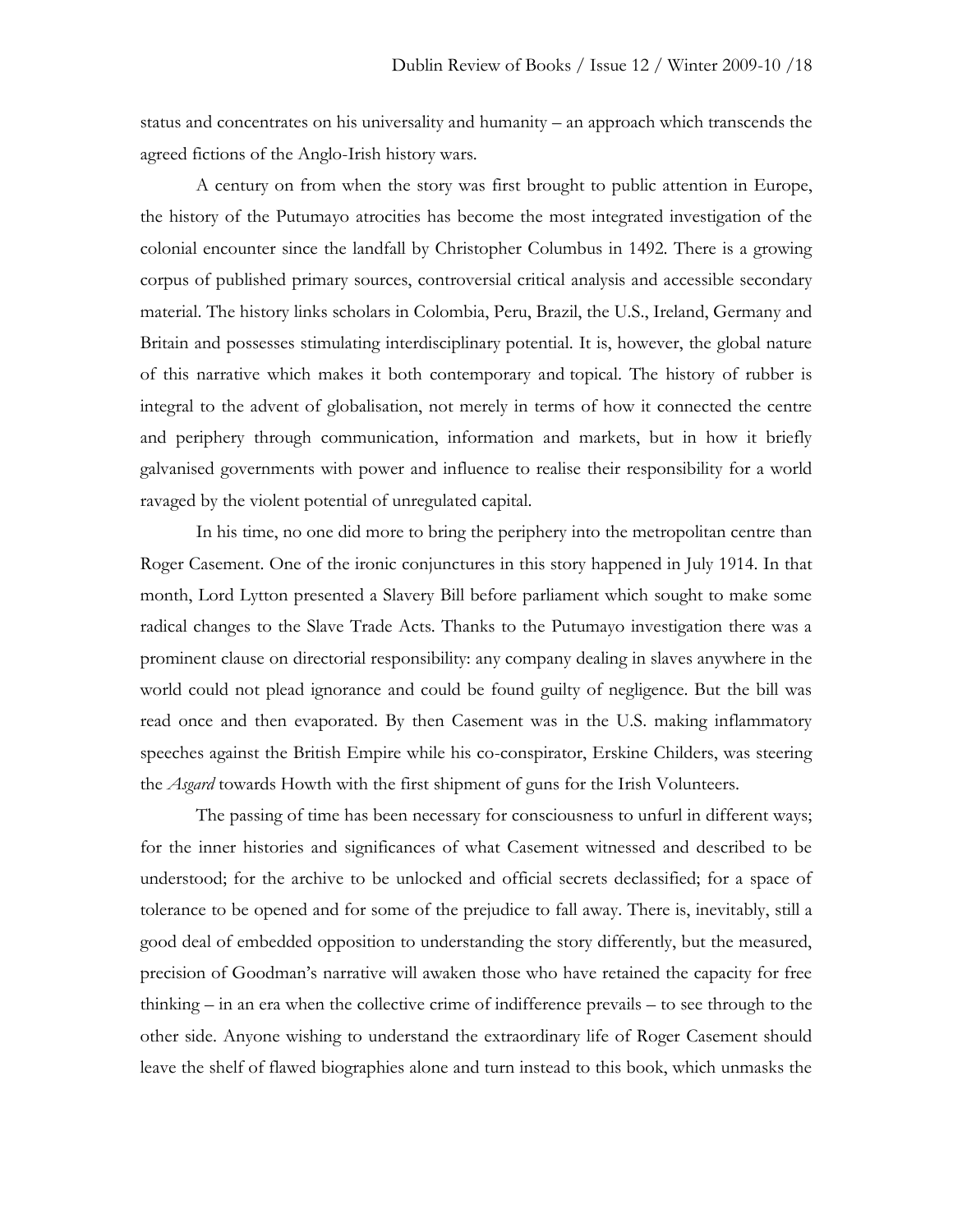deeper identity of one of the most ineradicable individuals ever to stand up to the evil that men do.

[\[1\]](../../../Users/User/Desktop/drbwinter09finalmitchell%5b1%5d.doc#_ednref1) Balder Olden (1882-1949), writer and journalist, his early aspiration to be an actor was ruined when half his face was paralysed in a duel. He was imprisoned by the British in Tanzania during the First World War and wrote critically about colonial rule in Africa. He fled Berlin after the Nazis came to power.

[\[2\]](../../../Users/User/Desktop/drbwinter09finalmitchell%5b1%5d.doc#_ednref2) Balder Olden, *Paradiese des Teufels* (Berlin, 1933); 2nd edition (Berlin, 1977). The first edition appeared in the same year that works by Jews and humanists were burnt in the streets of Berlin.

[\[3\]](../../../Users/User/Desktop/drbwinter09finalmitchell%5b1%5d.doc#_ednref3) Adam Hochsschild, *King Leopold's Ghost: A Story of Greed, Terror and Heroism in Colonial Africa* (Basingstoke, 1998). A 2<sup>nd</sup> edition of Hochschild's book, published in 2006 contained a supplementary chapter 'Looking Back: A Personal Afterword' reflecting on the controversy resulting from the publication of his book in 1998.

[\[4\]](../../../Users/User/Desktop/drbwinter09finalmitchell%5b1%5d.doc#_ednref4) G.H. Knott (ed.) *Trial of Sir Roger Casement* (Edinburgh, 1917) p.204.

[\[5\]](../../../Users/User/Desktop/drbwinter09finalmitchell%5b1%5d.doc#_ednref5) P.H. Fawcett, *Exploration Fawcett* (London, 1953) p. 58.

[\[6\]](../../../Users/User/Desktop/drbwinter09finalmitchell%5b1%5d.doc#_ednref6) Kevin Grant, *A Civilised Savagery: Britain and the New Slaveries in Africa, 1884- 1926* (New York, 2005).

[\[7\]](../../../Users/User/Desktop/drbwinter09finalmitchell%5b1%5d.doc#_ednref7) E.D. Morel, *Red Rubber: The Story of the Rubber Slave Trade Flourishing on the Congo in the Year of Grace 1906* (London, 1906)

[\[8\]](../../../Users/User/Desktop/drbwinter09finalmitchell%5b1%5d.doc#_ednref8) Angus Mitchell (ed.), *The Amazon Journal of Roger Casement* (London; Anaconda Editions, 1997)

[\[9\]](../../../Users/User/Desktop/drbwinter09finalmitchell%5b1%5d.doc#_ednref9) James Bryce (1838-1922) The leading legal historian of the age and a key architect of the Anglo-American 'special relationship'. Bryce became the object for a fierce attack by Casement because of his role in the investigation of German atrocities in Belgium in 1914/15.

[\[10\]](../../../Users/User/Desktop/drbwinter09finalmitchell%5b1%5d.doc#_ednref10) Francesco Turvasi, *Giovanni Genocchi and the Indians of South America 1911-1913* (Roma, 1988)